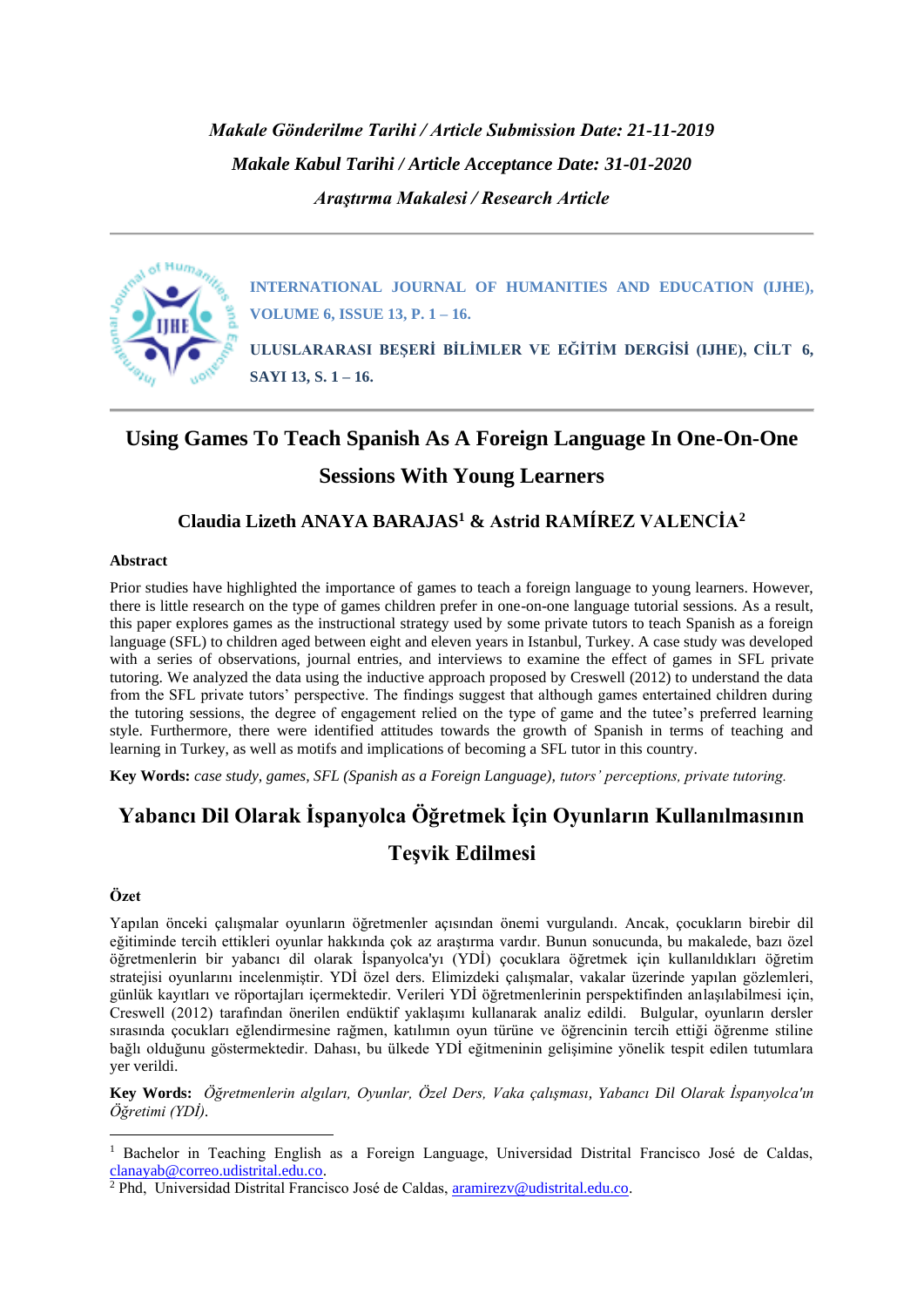#### **Introduction**

Spanish is growing in popularity and its number of speakers worldwide (Fernández Vítores, 2018). Consequently, in Turkey, some language learners have chosen to start studying this language at school, on their own, or with a tutor. Some parents have also considered enrolling their children in Spanish courses provided by schools or with private tutorials at home. As a result, more children are taking Spanish as Foreign Language (SFL) classes outside the formal schooling context. Some of these young learners may perceive SFL tutorials as dull and uninteresting when imposed, and the long study hours that learners have at mainstream schools might affect the enthusiasm for learning the language in their spare time.

By contrast, games have been indispensable activities for children's life. Playing games is amusing and useful to foster social skills such as "negotiation, communication, group decision making, and strategic thinking," as stated by Kirriemuir and Mcfarlane (2004). Likewise, using these activities reinforces physical and mental abilities which are beneficial for a healthy body and mind.

With the aim of providing a possible solution for solving the adverse effects that SFL private tutoring may have on children when the sessions are perceived as imposed activities, we decided to include six games as a means to engage young learners in their private teachinglearning process and to observe their interest in the Spanish sessions. As part of conducting the present research, the following question arose: What are the tutors' impressions of using games to teach Spanish as a foreign language in one-on-one sessions to turkish children?

#### **Literature Review**

This section reviews recent literature on the implications of games in teaching, the expansion of Spanish as a foreign language, instructional strategies to teach a language, and the implications of shadow education, which throughout the paper will refer to private tutoring or one-on-one tutorial sessions.

#### **Traditional Education vs. Game-Based Instruction**

Learning, which is an inherent activity in children's lives, has been perceived as boring. This conception is the result of traditional methods in which the teacher is in control of the lesson, and learners are passive agents who are supposed to meet established learning goals. For instance, in traditional lessons, learners usually attend classes that are taught as lectures, and they must sit down quietly while the teacher is delivering information. Lessons are mainly teacher-centered, and learners are recipients of knowledge. Hence, as a means to tackle this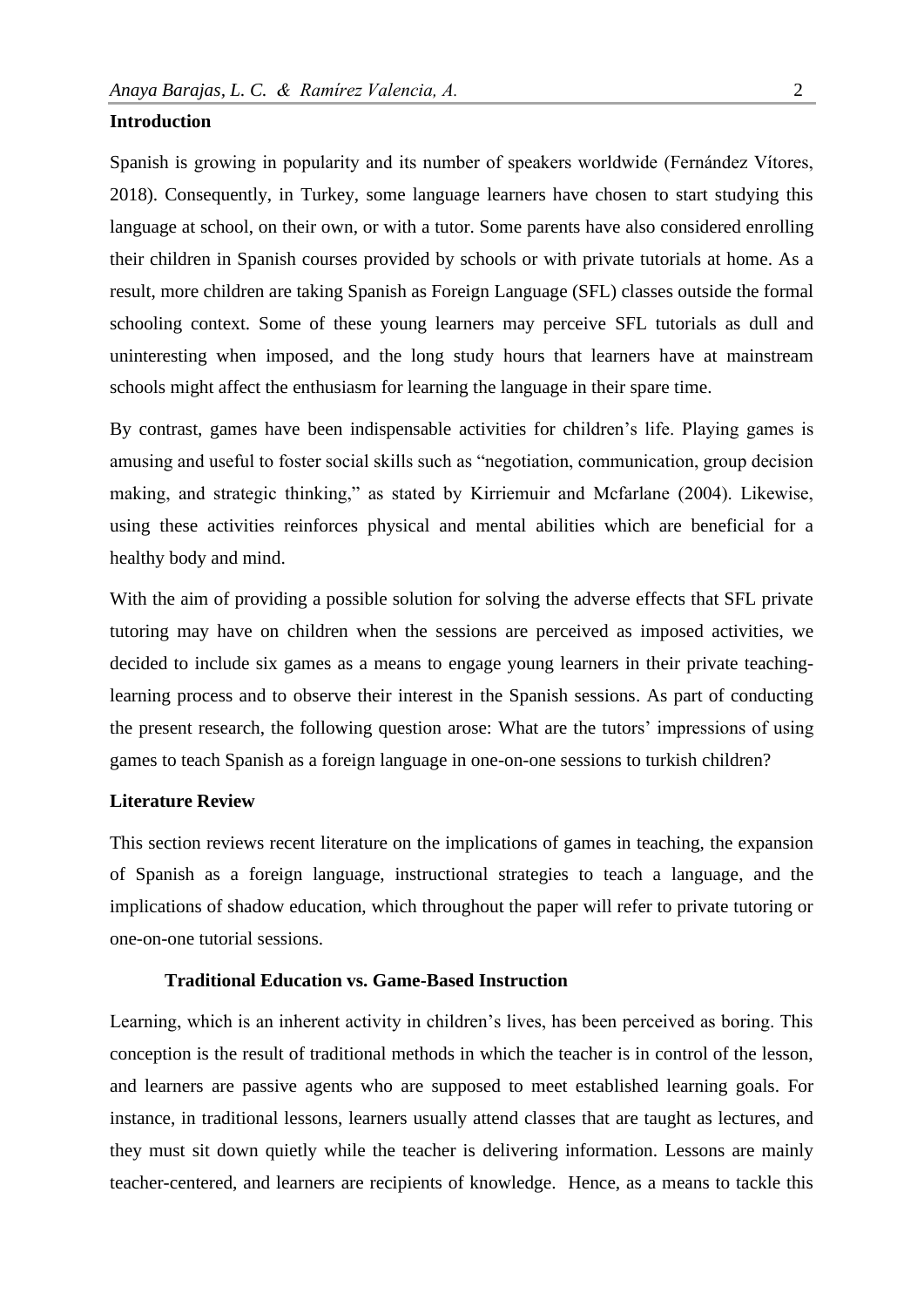type of education and actively involve the learner in the teaching-learning process, there has been an increasing interest in using games as instructional activities. According to Zirawaga, Olusanya, and Maduku, teachers can benefit from the advantages that playing games imply since they enhance learners' experience and are supplements to the conventional instructional methods (2017, p. 55).

Additionally, traditional education methods may find it difficult to meet current learners' expectations due to new technologies and different stimuli exposure (Sardone & Devlin-Scherer, 2016), something which games can achieve. Games not only help to develop concentration, confidence, and creativity, but they are also quick activities that generate curiosity and enthusiasm. These are some of the features that learners anticipate from recent learning activities (Kirriemuir and McFarlane, 2004). In other words, games can be confidence and motivational boosters as well as engaging tools for educational settings (Al-Bulushi and Al-Issa, 2017).

#### *Game-based instruction: teacher's and learner's roles*

Game-based instruction emerged as a way to improve teaching practices focusing on a student-centered approach and reshaping the roles performed by teachers and learners in the education process. In this type of teaching, teachers and learners are dynamic agents. Kangas, Koskinen, and Krokfors (2017) claimed that the teacher's role shifts depending on the setting and instructional objectives; the teacher can be an instructor, playmaker, guide, and evaluator (Hanghøj, 2013). These roles are of high importance, and the teacher needs to know when to perform them so that the learning outcomes can be met. For instance, in a case study carried out by Marklund and Alklind Taylor (2016) on teachers working in a school in Sweden, a modified version of the game Minecraft was used for educational purposes. Researchers wanted to observe the role of the teacher when using the game in their lessons. In their findings, they reported that in an attempt to implement games in the curriculum at school, the teachers needed to be game literate. In other words, they needed to know how to play and be able to explain the games to learners to achieve learning goals. The game itself cannot teach if it is not carefully selected and adapted to meet the goals of the lesson and learners' needs and interests.

Games are pleasant activities that teachers can take advantage of as they are engaging and promote motivation. Although many learners may enjoy playing games and could know how to do it, not all are game-driven or competent at playing. Hence teachers and learners should agree upon the sort of games to employ in the lessons (Hanghøj, 2013). This agreement can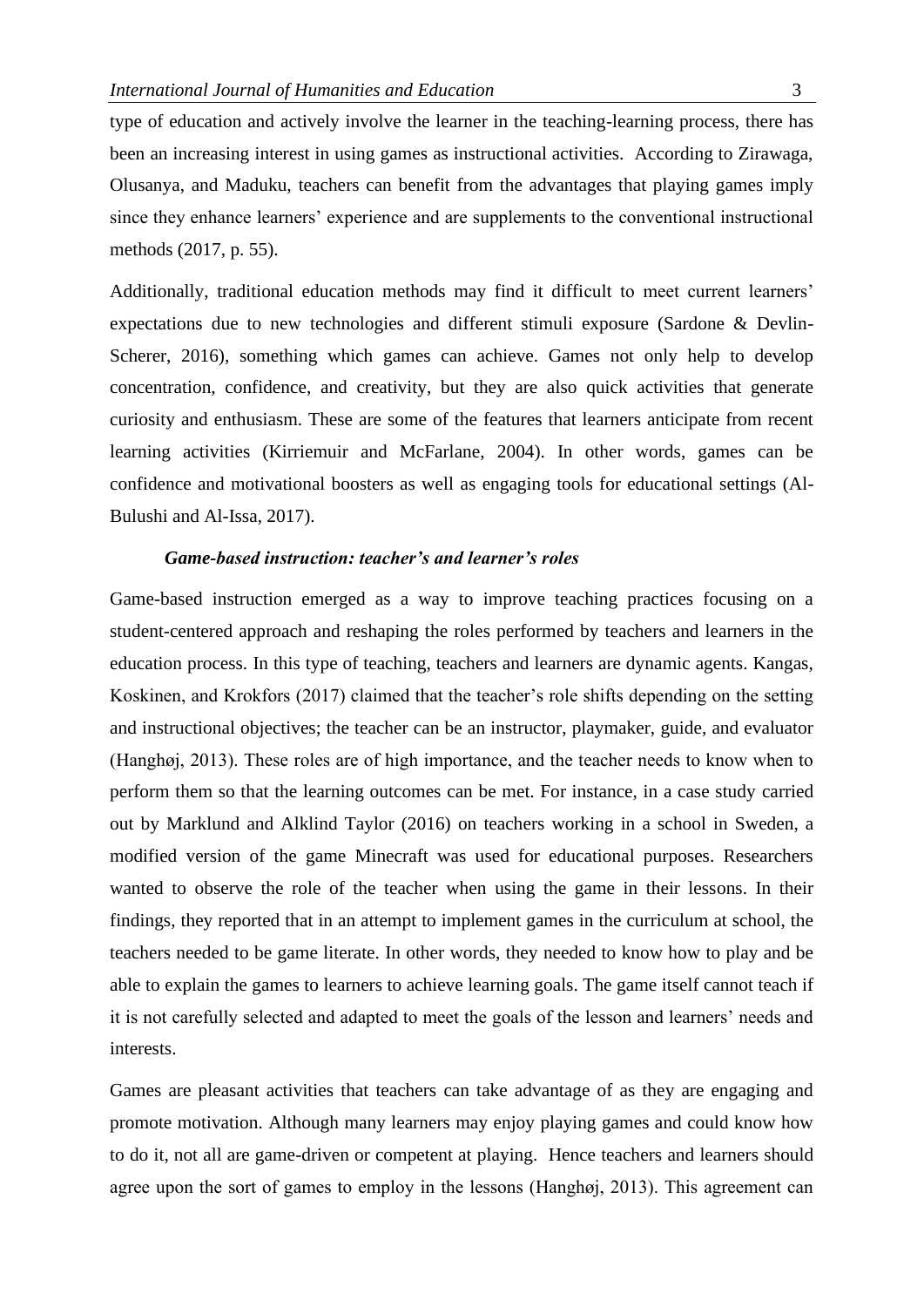be based on the learners' range of interests, teaching and learning modalities, and instructional objectives.

#### **Spanish Language Teaching**

According to Fernández Vítores (2018), more than 577 million people speak Spanish either as a native or foreign language, and it is the second most spoken language in the world (more than 480 million people speak it as their mother tongue). On the internet, it is the third most used language. Furthermore, it is the second preferred language on Facebook and Twitter.

As of today, Spanish learning is increasing and has become the fourth foreign language most studied worldwide. There are more than 21 million learners in about 107 countries. The main cause of this growth is the rise in trade between Spanish-speaking countries and the rest of the world. It is foreseen that, by 2050, it will be the most spoken language.

In Turkey there are approximately 1,000 native Spanish speakers and 8,000 users of Spanish, including Judeo-Spanish speakers (Fernández Vítores, 2018). Moreover, after the opening of the Cervantes Institute in 2001 in Istanbul, more people are interested in studying this language. Additionally, even though English has been the preferred foreign language taught in formal schools in this country, followed by French or German, Spanish has begun to be included in the curriculum of some schools.

#### *Language instructional strategies*

Lewis-Moreno (2002) proposed some strategies that language teachers can utilize with the aim of facilitating learning. Among these strategies are: adapting teaching style to learners' style, helping learners to adjust to the environment where learning takes place, displaying visuals, speaking clearly, modeling when correcting mistakes, developing graphic organizers, brainstorming, having learners maintain a notebook, using multimedia (videos and music), and hands-on activities such as crafts, games, and experiments in which learners could use realia and manipulatives. Most of these strategies were thought to be used in the language classroom; nevertheless, they can be adopted in private tutoring to enhance the teachinglearning experience and promote imagination and creativity in children (Asensio Pastor, 2016), aspects that tutors may benefit from when having private sessions.

#### **Private tutoring**

During the last decades, private tutoring has become a global phenomenon that resembled mainstream education. It is also known as shadow education because, as Bray and Kwo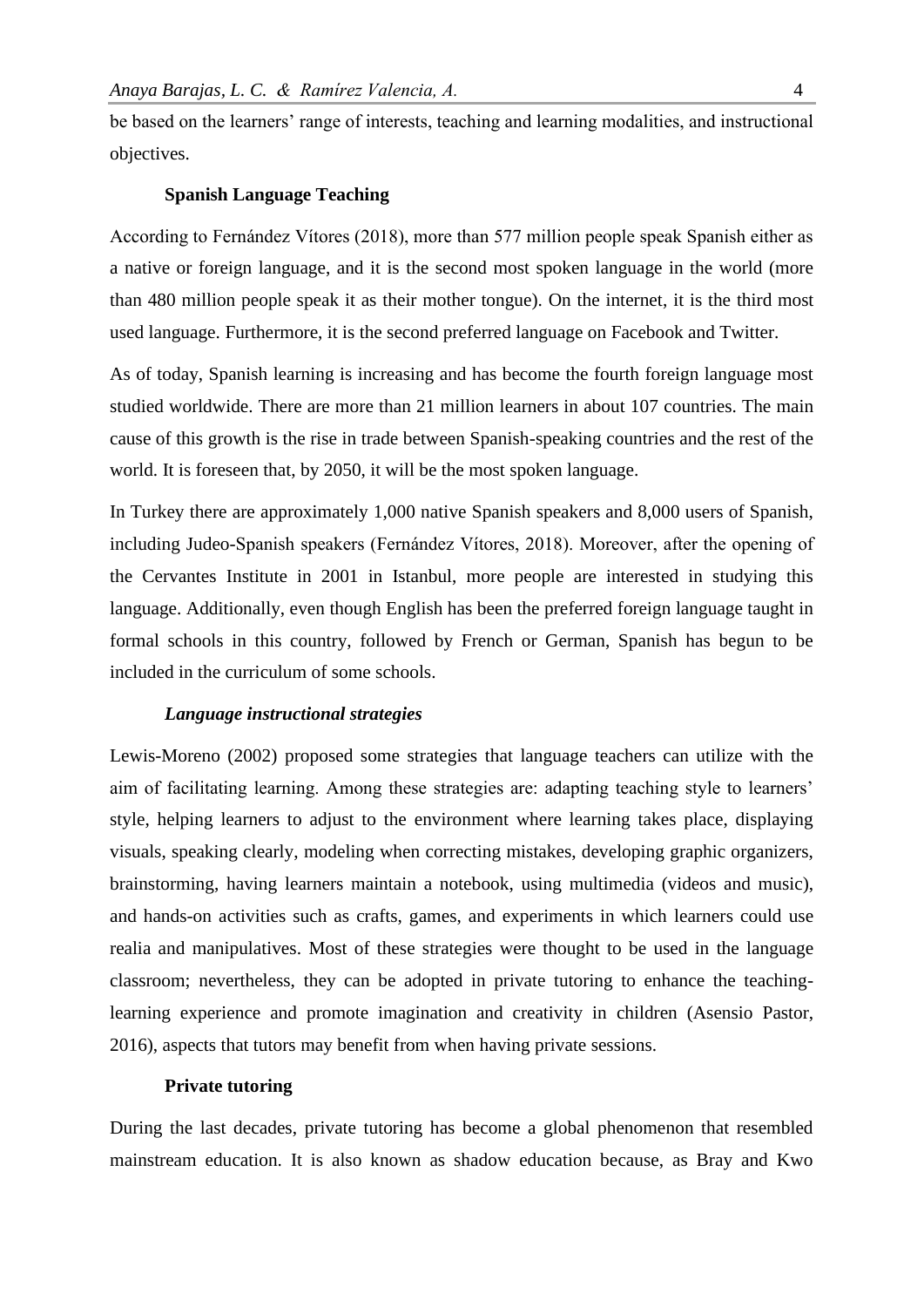(2014) explained, it is a type of education that shadows formal education to complement learners' academic performance through lessons out-of-school context in exchange for a fee.

The expansion of shadow education around the world has been partly caused by low salaries earned by some teachers at formal schools. Those teachers opt to teach privately as a way to have higher incomes (Bray & Kwo, 2014; Chui, 2016). Another explanation of this phenomenon is the concern of some parents about their children's success in the short and long term. Those parents believe that private tutoring is a way to ensure higher scores in schools and college admissions (Buchmann, Condron, & Roscigno, 2010).

According to Hajar (2018), private tutoring has tangible and intangible benefits on learners. Some hard benefits include an appropriate learning atmosphere, tailored sessions focused on improving academic deficiencies, and exam-orientated sessions. Regarding the soft benefits, they could be the development of self-esteem and social skills, and willingness to learn as a consequence of the strategies used by the tutor.

Additionally, Šťastný (2017) points out that flexibility when arranging sessions is an asset that benefits not only learners but also tutors. Bray (2014) states that shadow education allows the expansion of knowledge regarding topics not covered at school. Furthermore, he adds that low level learners might keep up with their classmates, while fast learners may enhance abilities in which they excel.

On the teacher's side, some other benefits include small size lessons and autonomy to design lessons focused on the learners' needs. Owing to the fact that sessions are usually one-onone, difficult discipline situations are less common. Likewise, the teacher-tutor could exploit his or her knowledge of teaching to approach the learner's preferred learning style and build rapport. Parents or guardians are also helped by private tutorials since the tutor could perform the role of a carer when they are not nearby (Bray & Kwo, 2014).

Shadow education could promote inequality, anxiety, and affect the quality and credibility of mainstream education (Bray & Kwo 2014; Buchmann et al., 2010; Hajar, 2018). Privileged students can have access to private tutoring, which leaves low-income learners without the possibility to compete fairly with their peers. It also generates anxiety on learners if they do not get the high scores their parents are expecting them to or are not competent at the desired subject. It can also produce burnout on learners and teachers due to long hours of study or work (Bray & Kwo, 2014, pp. 2-3).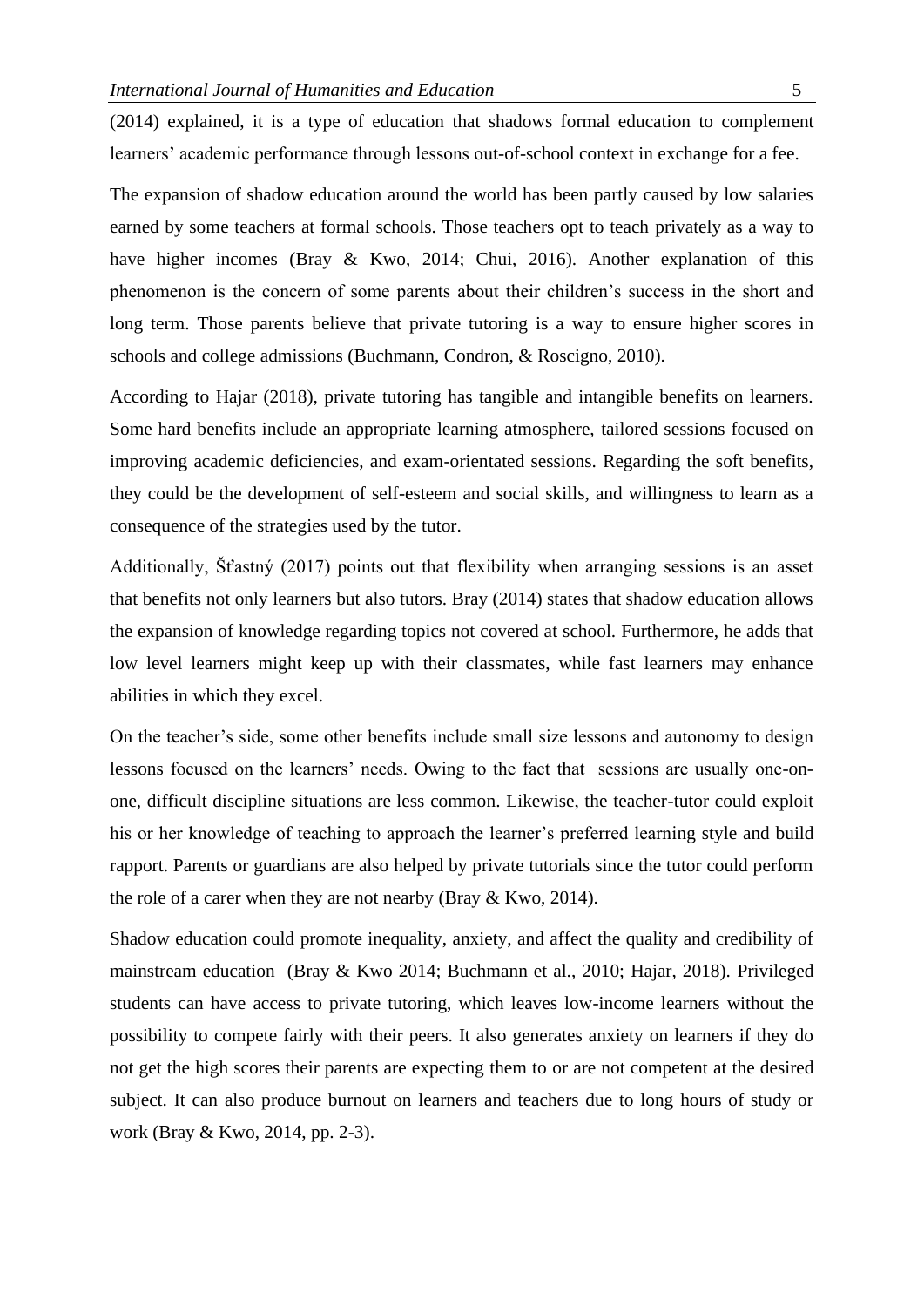#### **Method**

This study follows the qualitative interpretative research paradigm. Its main aim is to describe the problem in order to understand it, and the interpretation is the result of the researcher's judgment and perspective towards the emerging themes and categories (Creswell, 2012, p. 238). The phenomenon described is the use of games in SFL private tutoring sessions with Turkish children in Istanbul.

#### **Case Study**

Case studies have been a long established methodology in education research to present a detailed analysis of an entity of interest. The essential goal of case study research is to comprehend the problem from the participants' point of view through an extensive analysis of the problem in context (Harrison, Birks, Franklin, & Mills, 2017). Hence, being a participantobserver and interviewing peer SFL tutors was an effective way to examine and understand the effectiveness of games to instruct young learners in SFL.

#### **Setting and Participants**

The present investigation was carried out in Istanbul, Turkey, with SFL private tutors. Homogenous sampling was implemented to select the participants (Creswell, 2012). The criteria for choosing the subjects were as follows: tutors who spoke Spanish as a native language, English as a second language, and were tutoring children in their mother tongue. The three participants had lived in Istanbul for at least one year and had been teaching Spanish privately for more than six months. The tutorials usually took place after school hours or on weekends in different parts of the city.

This section has explained how the sample was selected and its importance in the study. The section that follows moves on to consider the methodology, instruments employed to gather data, and the method used to analyze and interpret it.

#### **Data Collection and Analysis**

Three sources were used in the present study to gather information: field notes, a reflective journal, and interviews (conducted on peer SFL tutors). This variety of sources permits the tutor-researcher to follow the triangulation practice, in which data would converge and lead to the same findings (Yin, 2016, p.160).

In the first type of data collection, the tutor performed an active role by being a participantobserver. In this role, the tutor recorded three observations and three reflective journals. The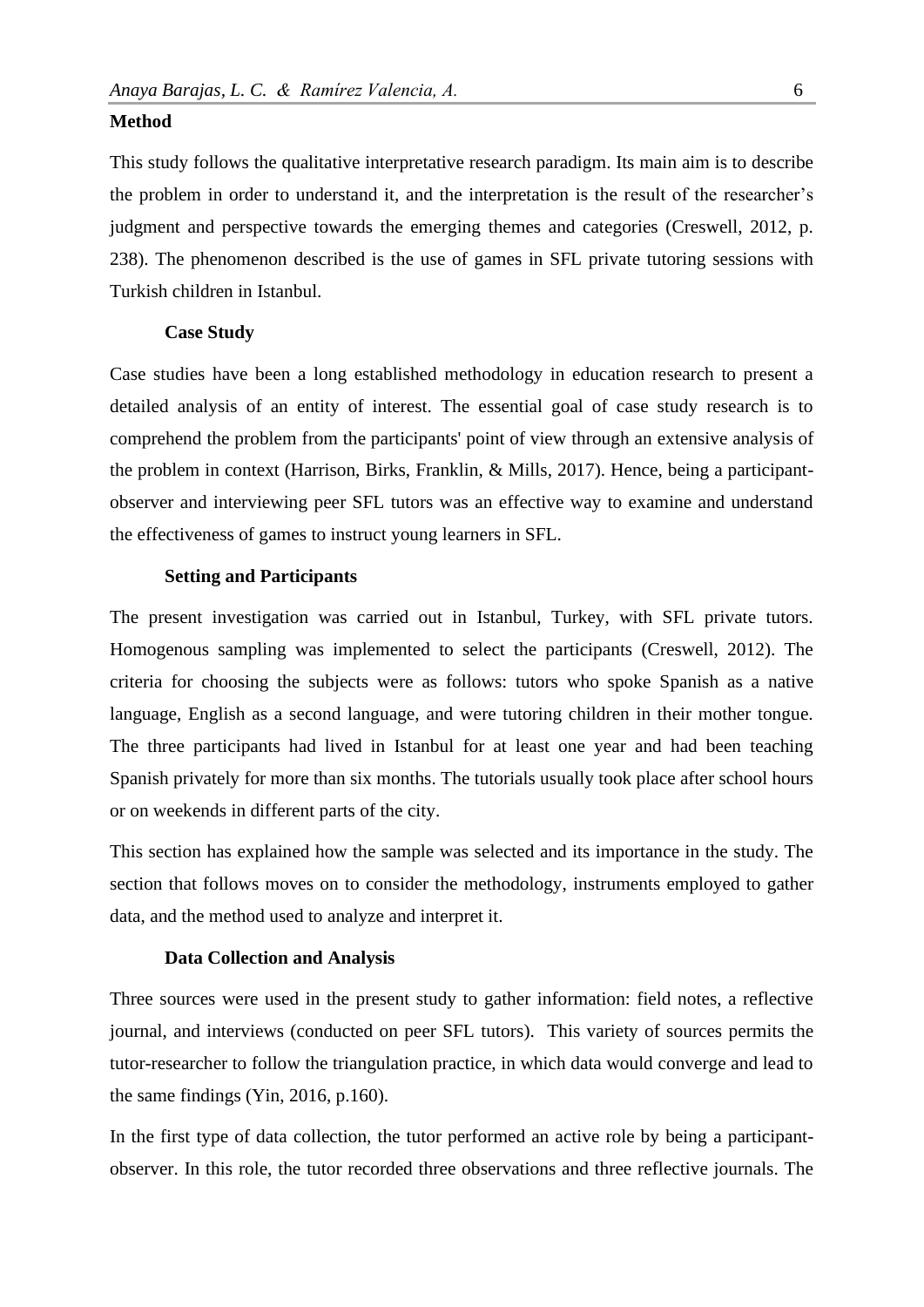second type of data consisted of interviews administered on peer SFL private tutors that were teaching in different parts of Istanbul.

The field notes were taken during the last twenty minutes of three selected sessions as follows: at the beginning (on week two), in the middle (on week seven), and at the end of the intervention (on week fourteen). The information documented corresponded to the children's behaviors, attitudes, and comments towards the use of games during the Spanish tutorial sessions.

Secondly, the reflective journal entries comprised the tutor's feelings, a description of the implementation of the games during the intervention, the tutees' reactions while using the games, and topics to reinforce and improve in the coming sessions.

Finally, the SFL tutors were reached to carry out one-on-one interviews regarding their opinions on the use of games, the role of Spanish in Turkey, and their thoughts on private tutoring. The interviews consisted of a questionnaire with 13 questions that included closedended and open-ended questions. The former type of questions can gather useful information to support theories and concepts in the literature, while the latter type of questions allows the researcher to explore reasons for the closed-ended responses and identify further comments participants might have (Creswell, 2012).

After the data gathering process, its analysis and interpretation were done inductively using the bottom-up approach proposed by Creswell (2012). With this model, the tutor-researcher could go back and forth in the different stages of the analysis to gain a deeper understanding. These are the steps followed:

- 1. The tutor-researcher gathers data.
- 2. The tutor-researcher organizes the data (transcriptions).
- 3. The tutor-researcher examines the data.
- 4. The tutor-researcher codes and assigns labels.
- 5. The tutor-researcher determines descriptions or themes to include in the report.

#### **Games Used in the Intervention**

Before the intervention started, the tutor carried out a diagnosis activity to determine the children's level of proficiency in Spanish, and the results showed that they were at a A1 level. Likewise, parents expressed their concern about focusing on speaking so that children would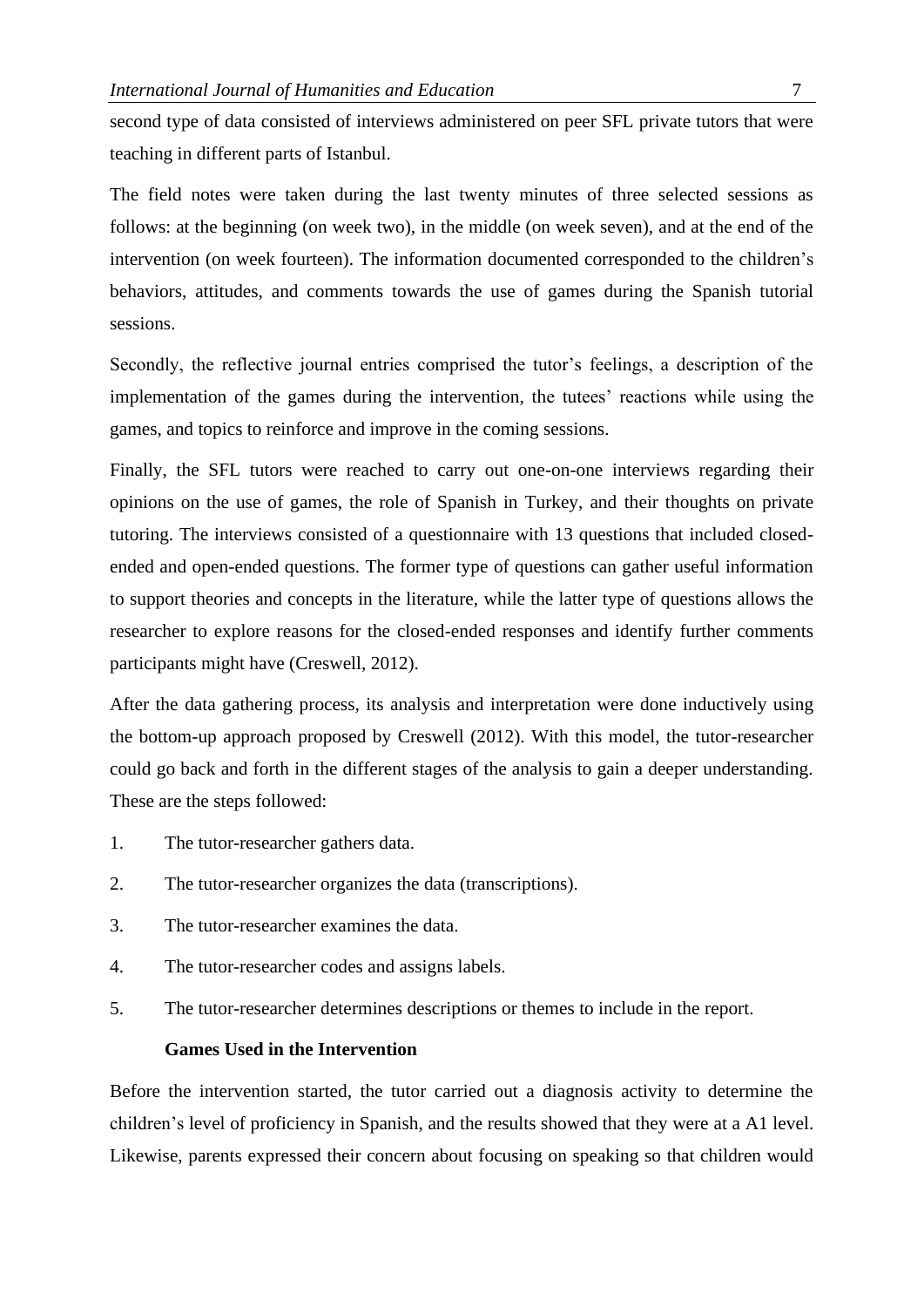be able to communicate. As a consequence, the first four games were chosen to reinforce the following topics: the alphabet, family members, parts of the house, and colors and numbers. The aim of the last two games was focused on the children's oral production in the target language.

#### *Hangman (Spelling game)*

During the SFL session, this game aimed to use the Spanish alphabet and practice the spelling of 27 words that the tutor introduced at the beginning of the lesson. Hangman is a paper-andpencil game that usually has two players: an executioner and a guesser. The executioner is in charge of selecting a word and drawing dashes based on the number of letters that the chosen word has; meanwhile, the guesser calls letters out to find out the selected word. When the guesser predicts a letter correctly, the executioner adds that letter in the dashes. The executioner draws the parts of the stick man based on the wrong guesses; each wrong letter represents a part in the stick man.

#### *UNO card game (Vocabulary game)*

Firstly, the cards of this game were used to explain colors and numbers, and then the learner was asked to sort them out based on their color and number. After that, the tutee had to shuffle the cards and deal them out to play. The game's objective was to be the first player that got rid of all the cards in their hand.

#### *Family members tic–tac–toe (Oral production game)*

The tic-tac-toe grid that the tutor used in the intervention (see Figure. 1) was an adapted version with nine family members of the game presented by Seymour and Popova (2003, p. 25). To mark a square with X or O, each player chose a symbol and took turns to talk for 20 seconds about one of the members in the grid. When it was a player's turn to speak, the other player assessed the oral production to decide if the selected square could be taken. In order to win, the player X or O had to draw the corresponding symbol in three squares horizontally, vertically, or diagonally.

| Mamá | Papa | Hermano |
|------|------|---------|
|      |      |         |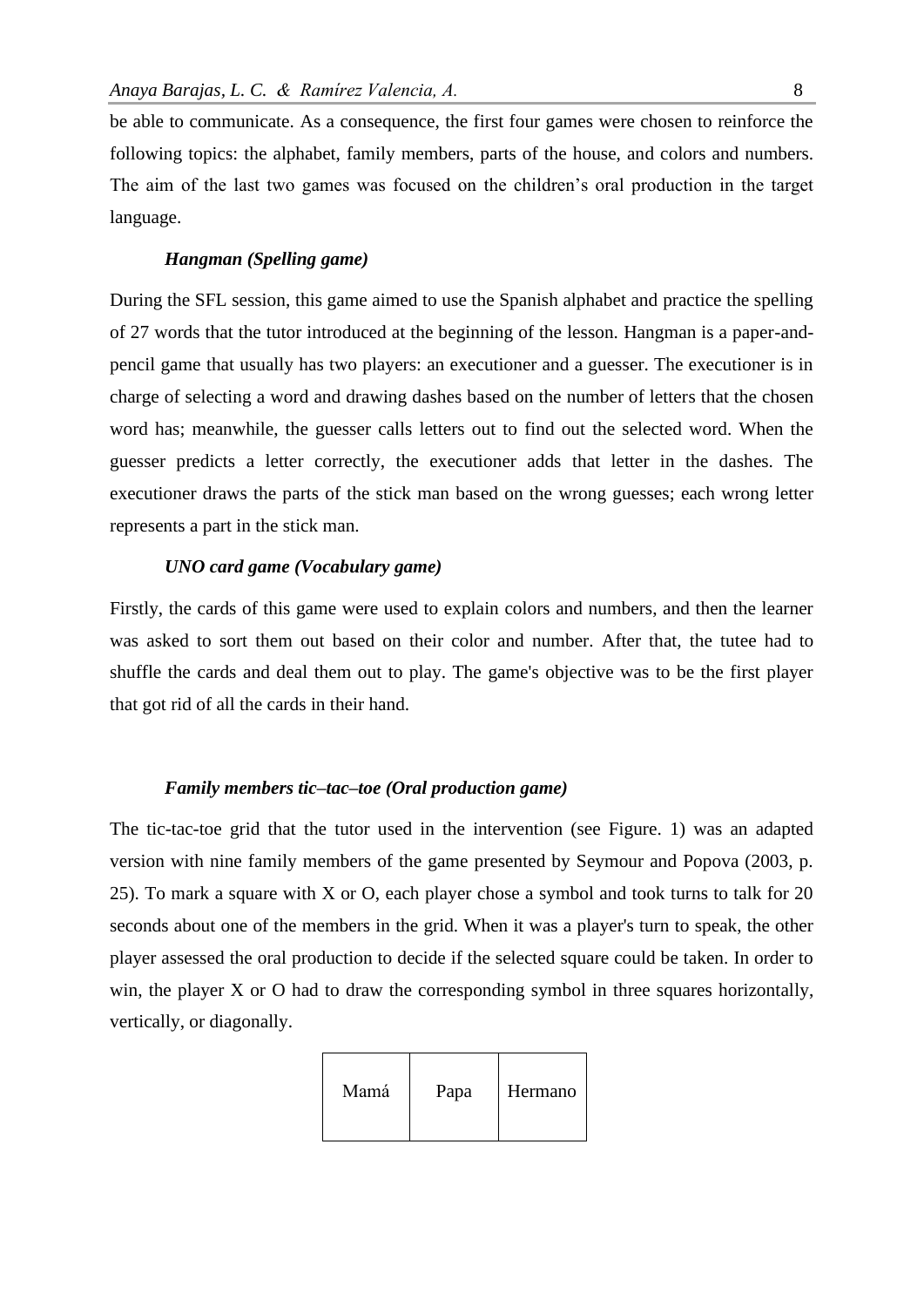| Hermana | Tía    | Tío    |
|---------|--------|--------|
| Abuela  | Abuelo | Primos |

Figure 1. Family members tic-tac-toe grid

#### *The Post-it game - a minute to win (vocabulary game)*

This game was used to introduce vocabulary related to the house. Rooms, and the most common objects found within them were included. Before playing the game, the target vocabulary was written on Post-it notes and stuck on the different places and objects of the house. Once the tutor and learner had practiced the vocabulary, the tutor removed the notes from the assigned places and shuffled the words. Afterward, the tutee had one minute to place the notes back in the right places. The tutee played several rounds until all the notes were in the right places.

#### *Paper fortune teller (Oral production game)*

This traditional origami game was adapted to practice greetings and introductions. In each one of the eight flaps, there was a question related to the days of the week, greetings, age, name, favorite music, favorite animal, best friend, and favorite subject.

#### *Knock 'em down (Oral production game)*

Before the session, 15 questions were prepared related to all the topics seen during the sessions. The game consisted of arranging ten plastic cups, as illustrated in Figure 2, and with a ball, trying to knock them all. In order to knock down the cups, the tutee had to answer the questions correctly. Each correct answer was a chance to shoot.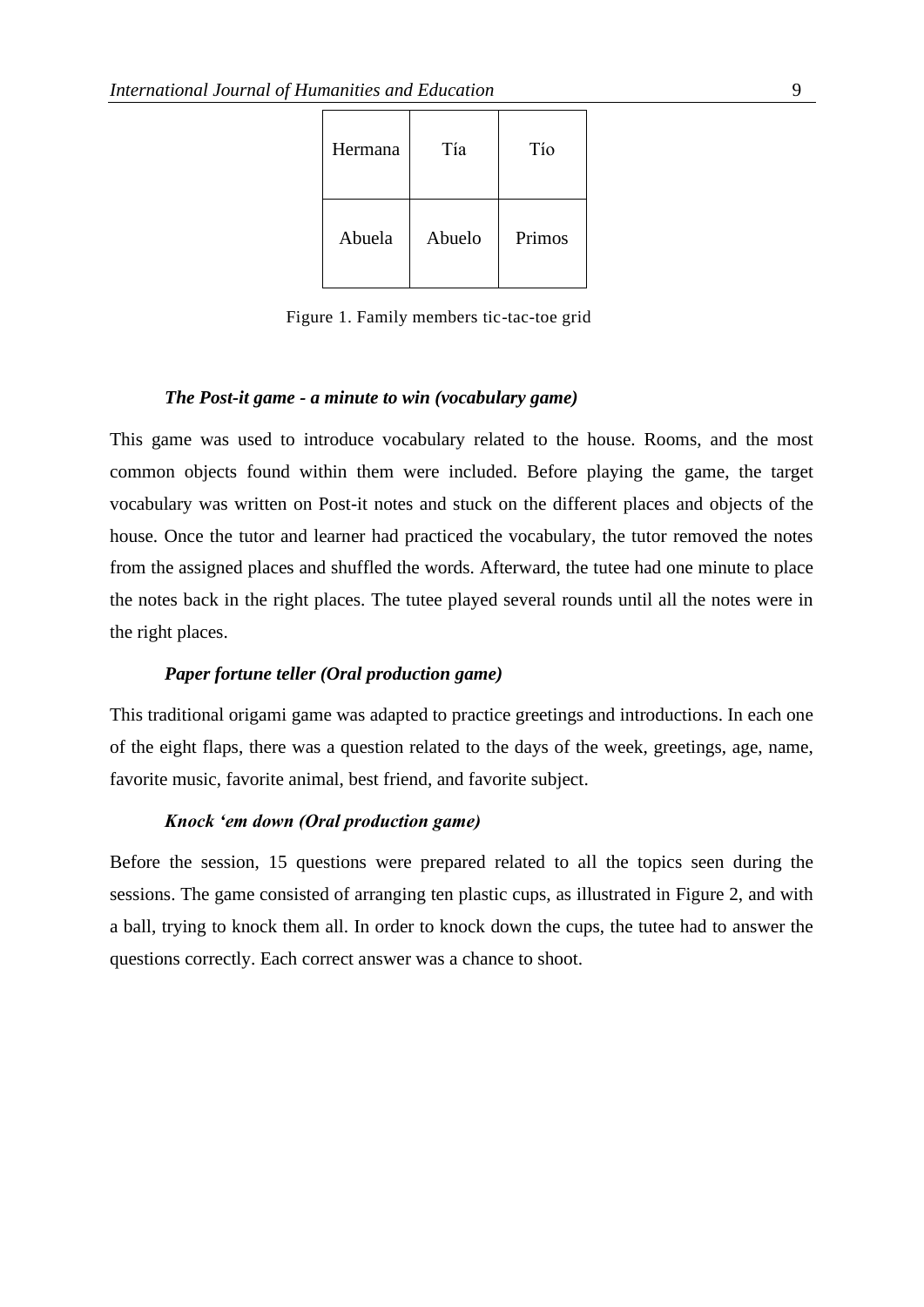

Figure 2. Knock 'em down cups pile

#### **Results and Discussion**

The current study aimed to illustrate the effectiveness of games to teach SFL through private tutoring to children aged  $8 - 11$  years old in Istanbul. Resulting from the inductive analysis, the following themes were identified.

#### **Levels of Attention**

The reflective journal entries and the field notes revealed that the tutees lacked motivation at the beginning of the sessions. This finding suggested that since the tutor was replicating formal schooling lessons, and the tutee was exhausted from school hours and extracurricular activities, the tutee's level of attention was minimal. This outcome can be supported by Chui who affirmed that private tutoring could cause exhaustion due to long studying schedules (2016, p. 198).

The flow of the session turned out to be more pleasant when the tutor implemented the games. This result is contrary to that of Chui (2016), who claimed that private tutoring does not allow tutees time for playing and enjoyment.

Additionally, in the interviews, it was demonstrated that the preferred instructional strategy used by SFL tutors to teach young language learners was hands-on activities. The informants reported that in an attempt to make the most of a session with young learners, it was crucial to use activities such as experiments, crafts, or games since tutees are usually engaged. According to Mayda (2015), when teachers actively involve learners in their own learning, including relevant aspects of the learner's lives, such as needs and interests, those aspects can be a catalyst for meaningful learning.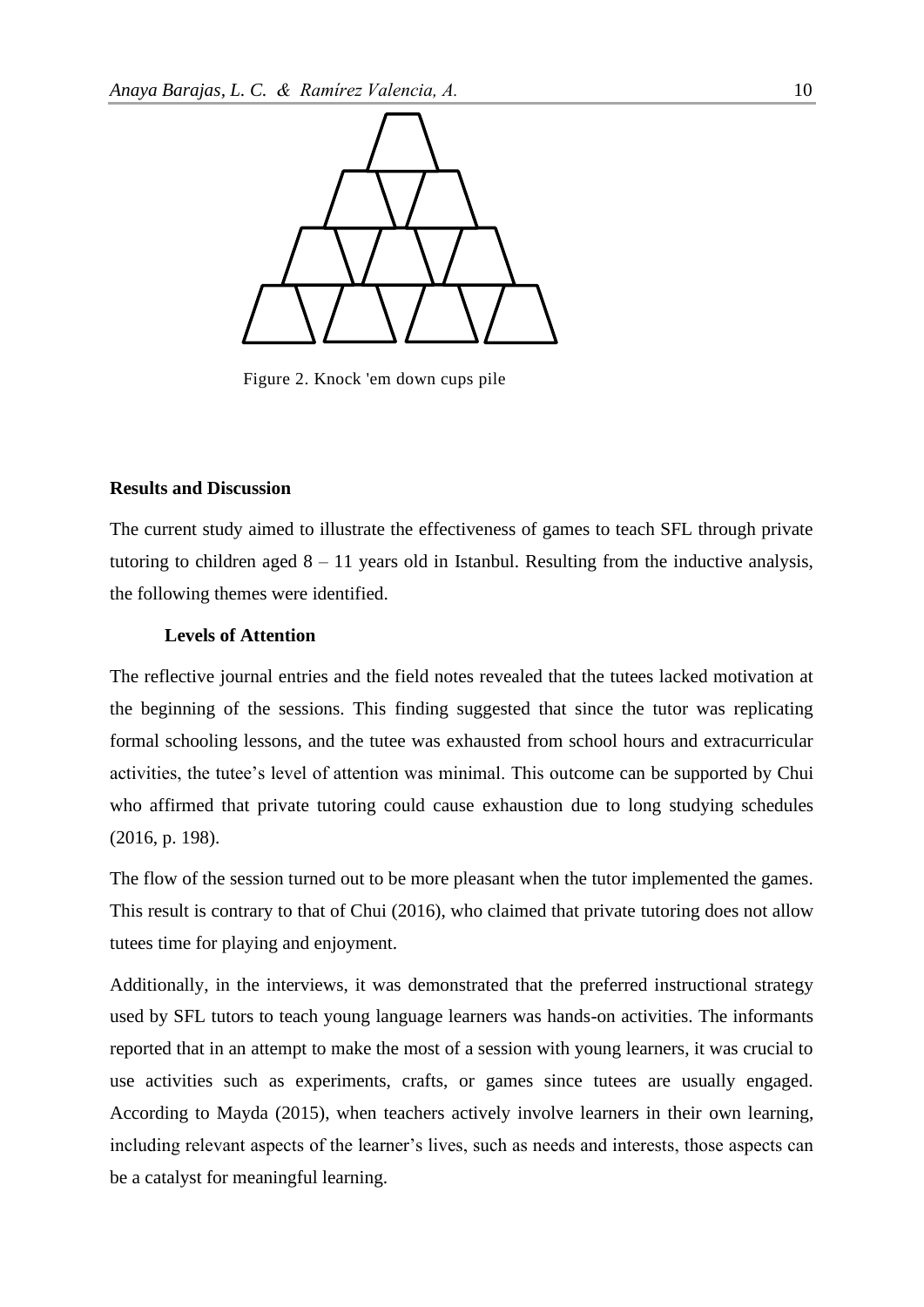The Spanish tutors also confirmed that games entail a variety of benefits. Playing games permitted the tutee to be at ease, acquire the language faster without the fear of being assessed, and the sessions tend to be more enjoyable. All the participants agreed that games are an enticing and fun way to teach SFL. This finding is consistent with that of Hajar (2018) in which games were found to be the entertaining factor in tutorials with year six children to help them pass a school admission exam in the United Kingdom.

On the other hand, as noted by Marklund and Alklind Taylor (2016), games could involve significant benefits when carefully chosen based on learners' preferences and learning outcomes. In this regard, the participants mentioned that not all games are entertaining, due to factors such as age, level of difficulty, personalities, and learning styles. Hence it is vital to consider first these factors when choosing a game.

#### **Paper and Pencil Games vs. Games with Manipulatives**

After the implementation of the six games, we could identify two main categories a) Paperand-pencil games which include hangman, paper fortune teller, and tic-tac-toe, and b) games with manipulatives such as UNO card game, knock 'em down, and the post-it game.

The former type of games was appealing during the first minutes of the implementation, although the level of excitement started to decrease after 15 minutes of playing them. Conversely, the latter type was more engaging, and the tutees' interest remained steady. It was evident that children enjoyed games that involve movement and the manipulation of objects. As Şener and Çokçalışkan (2018) stated, learners who make use of manipulatives to explore and grasp understanding are kinesthetic. Henceforth, the variation of enthusiasm between paper-and-pencil games and games that involve manipulatives indicated that the tutees were kinesthetic learners.

#### **Spanish Teaching Perceptions**

Two participants commented that the main reason for the rise of Spanish teaching-learning in Turkey is because of the increase in business between Turkey and Spanish-speaking countries. One of the participants also mentioned that Spanish was displacing French, which some years ago it was regarded as the country's high society language. These opinions agreed with Navarro Carrascosa (2017) and Fernández Vítores (2018), who declared that the increase of Spanish learning is due to the expansion of Spanish-speaking economies and the fall in popularity of French.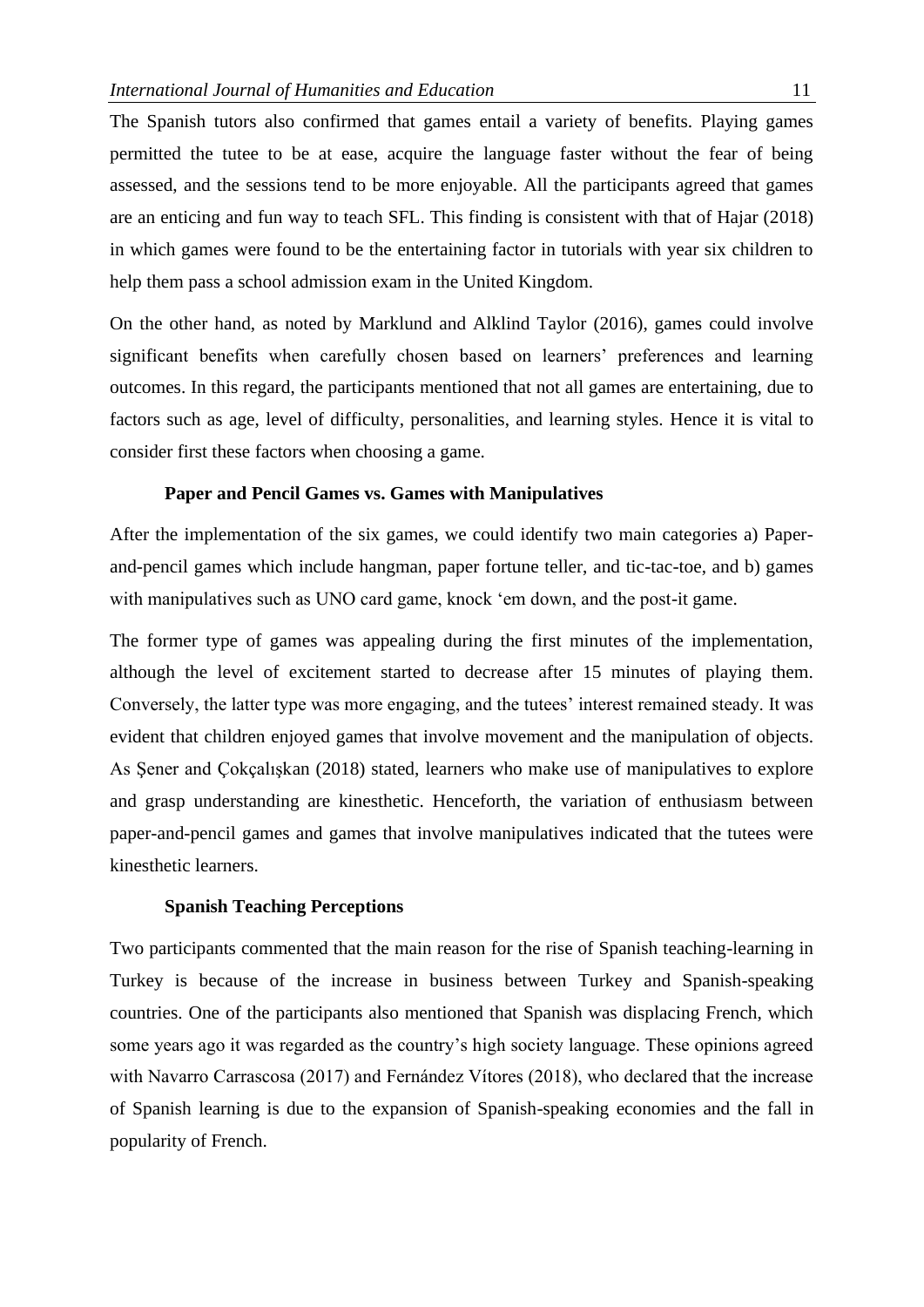#### **Private Tutoring Perceptions**

Concerning the perception of private tutoring, the informants reported that the primary motive for becoming tutors was the economic benefits it involved. This finding also accorded with Bray and Kwo (2014), Chui (2016), and Šťastný (2017), who declared that teachers become private tutors to have higher incomes that supplement their salaries from mainstream schools.

All of the participants had the same opinion on what a tutor does. They commented that tutors are instructors who facilitate and support language learning, who could also be models of their cultures. Additionally, one participant pointed out that the tutor could also perform the role of a nanny when parents are busy, which agreed with Bray and Kwo (2014) statement about the tutor also being a caretaker when the tutees' parents are not around.

As we predicted, interviewees admitted that the effects of private tutoring directly influence teachers and learners; hence, the benefits surpass the disadvantages (Subedi, 2018). This result may be determined by the range of advantages that private tutoring conveys on the tutor side (see Table 1).

| Advantage               | Disadvantage                                |
|-------------------------|---------------------------------------------|
| Extra earnings          | Young tutees' reluctance (Parents pressure) |
| Avid language learners  | Time: commuting and planning                |
| Non-habitual            |                                             |
| Small class-size.       |                                             |
| Personalized sessions   |                                             |
| Comfortable environment |                                             |
| Rapport is built easily |                                             |

**Table 1. Interviewees' perceptions on private tutoring**

These are some comments from the interviewee's point of view regarding the advantages and the disadvantages of private tutoring:

*(P1) I think that private tutoring was a great help when I was not earning enough at a primary school; it helped me to supplement what I was earning monthly. Additionally, tutoring allows us to identify difficulties that can be hard to spot in larger classes. Tutoring one student is beneficial for the teacher and the student, the instruction is personalized, and the students have the comfort of being at home, a place where they can feel relaxed.*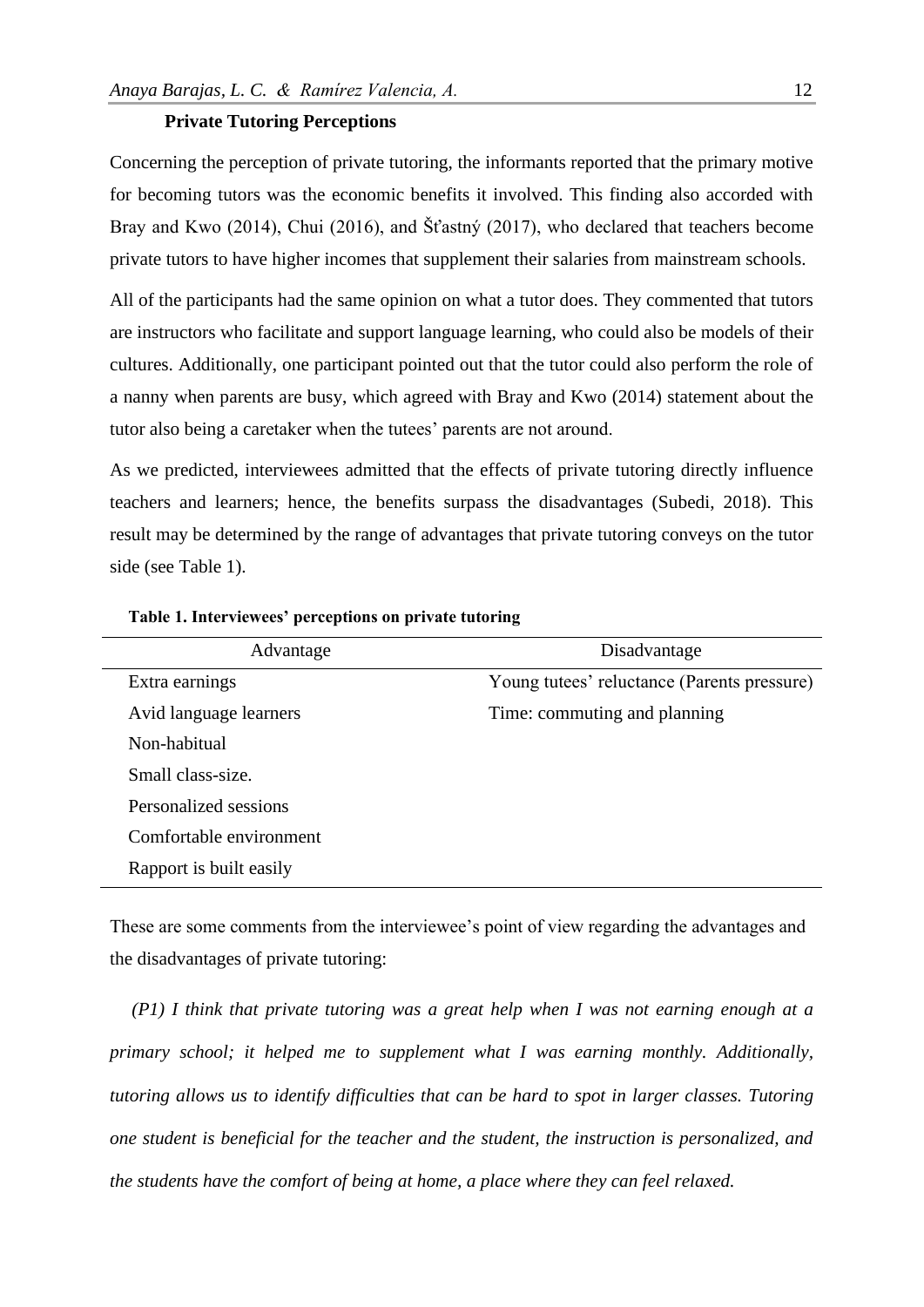*(P2) I like it when learners are interested in and committed to learning Spanish. There is a wide variety of topics to discuss, mainly with adults, so the lessons flow smoothly. On the other hand, tutoring children can sometimes be negative when their parents are forcing them to take the lessons, or they are tired when getting home from school or activities they have to attend after classes. When it happens, I try to look for fun activities that engage them in the session.*

*(P3) I find it difficult going from one place to another when the teaching hours at the school are over, the commute in Istanbul at rush hours is chaotic. There are a lot of traffic jams. The positive aspect of that [sic] is that every lesson is unique.*

#### **Conclusion**

To conclude, the findings in the current study determined that despite children's reluctance to take private lessons after long school hours, they were more engaged in SFL private tutorials when the tutors make use of games. By using hands-on activities such as games, the tutors and learners can build sound relationships, have appealing lessons, and encourage young learners to be at ease and use the target language. However, it is crucial to consider that not all games are equally enjoyable to young learners. The tutor is responsible for selecting the game that best fits the learners' preferred modality of learning and interests while meeting the desired learning outcomes. Based on these results, we suggest language tutors including games in their sessions to capture learners' attention and make them feel involved in their own learning experience.

Furthermore, since private tutoring is a phenomenon that is growing worldwide, tutors could take advantage of the positive influence of games to expand their teaching repertoire, and have enticing sessions that facilitate the instruction of different areas of learning. The use of games as instructional strategies will benefit not only private language tutors but also teachers who are looking for tactics to enhance their expertise.

We can also conclude that Spanish is gaining strength in terms of teaching and learning in Turkey due to rising economies and the number of Spanish speakers in the country. We can predict that in the following years, there will be more SFL tutors required in the country to supply the demand of Spanish learning.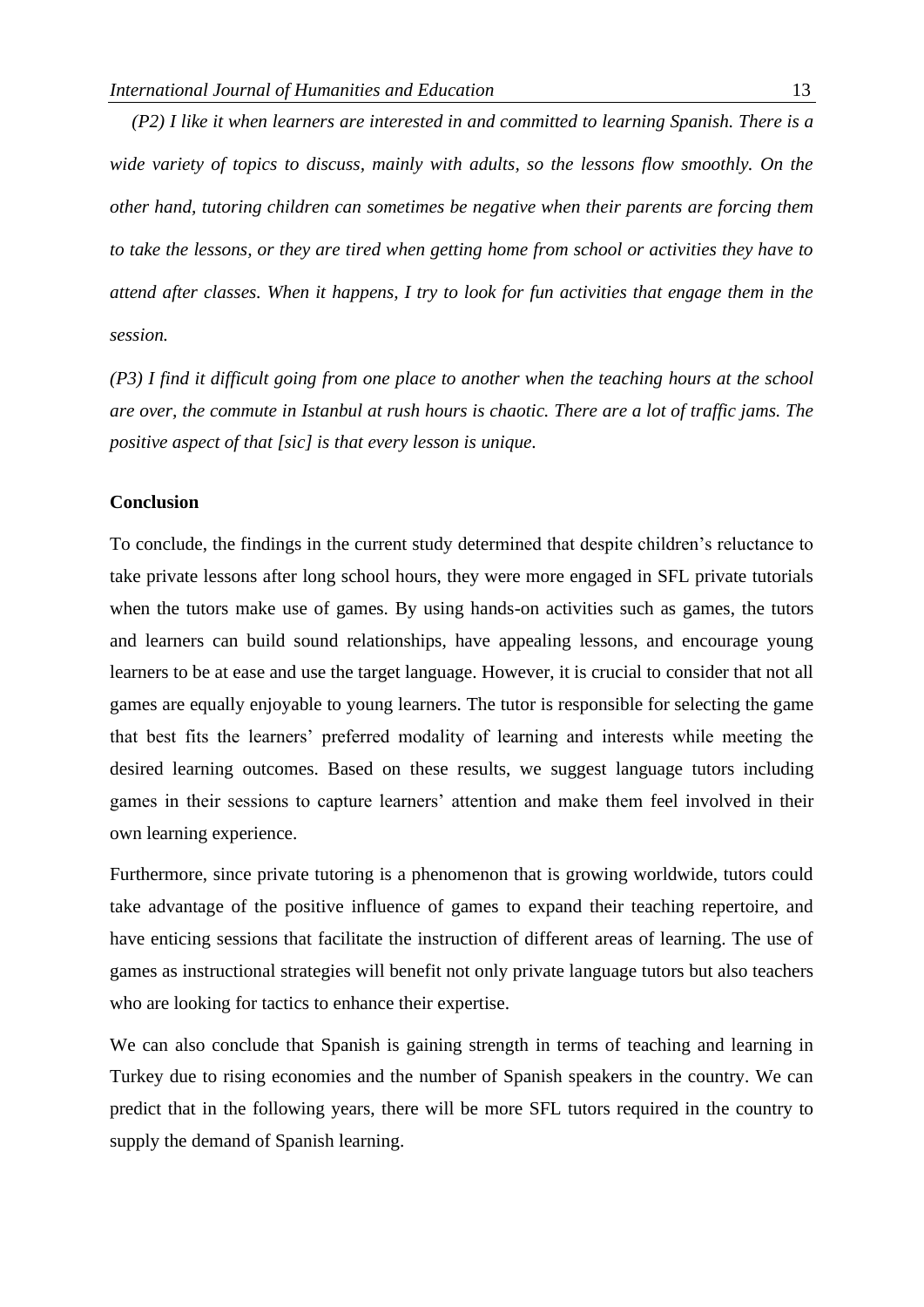Finally, keeping in mind that the data in this study were gathered and analyzed employing a small sampling, the study could be replicated with a larger sample to confirm the results obtained. Additionally, as we focused on the tutors' perceptions, a further study focusing on the learners' attitudes might be of significant contribution. It would contrast and support the findings of this research.

#### **Referencing**

- Al-Bulushi, A. H., & Al-Issa, A. (2017). Playing with the Language: Investigating the Role of Communicative Games in an Arab Language Teaching System. *International Journal of Instruction, 10*(2), 179-198.
- Asensio Pastor, M. (2016). Enseñar español como lengua extranjera a niños: aportaciones teórico-prácticas [Teach Spanish as a foreign language to children: theoretical and practical contributions]. *Lenguaje y Textos, 0*(44), 95-105.
- Bray, M., & Kwo, O. (2014). *Regulating Private Tutoring for Public Good: Policy Options for Supplementary Education in Asia.* Hong Kong, China: The University of Hong Kong, Comparative Education Research Centre.
- Buchmann, C., Condron, D., & Roscigno, V. (2010). Shadow Education, American Style: Test Preparation, the SAT and College Enrollment. *Social Forces, 89*(2), 435–461.
- Chui, M. (2016). Private supplementary Tutoring: motivations and effects: a review study. *Journal of Education and Practice, 7*(27), 195-198.
- Creswell, J. W. (2012). *Educational Research: planning, conducting, and evaluating quantitative and qualitative research* (4th ed.). Boston, MA: Pearson Education, Inc.
- Fernández Vítores, D. (2018). *El español: una lengua viva. Informe 2018 [Spanish: a living language.2018 Report].* Instituto Cervantes. Madrid: Retrieved from https://cvc.cervantes.es/lengua/espanol\_lengua\_viva/pdf/espanol\_lengua\_viva\_2018.p df.
- Hajar, A. (2018). Exploring Year 6 pupils' perceptions of private tutoring: evidence from three mainstream schools in England. *Oxford Review of Education, 44*(4), 514-531.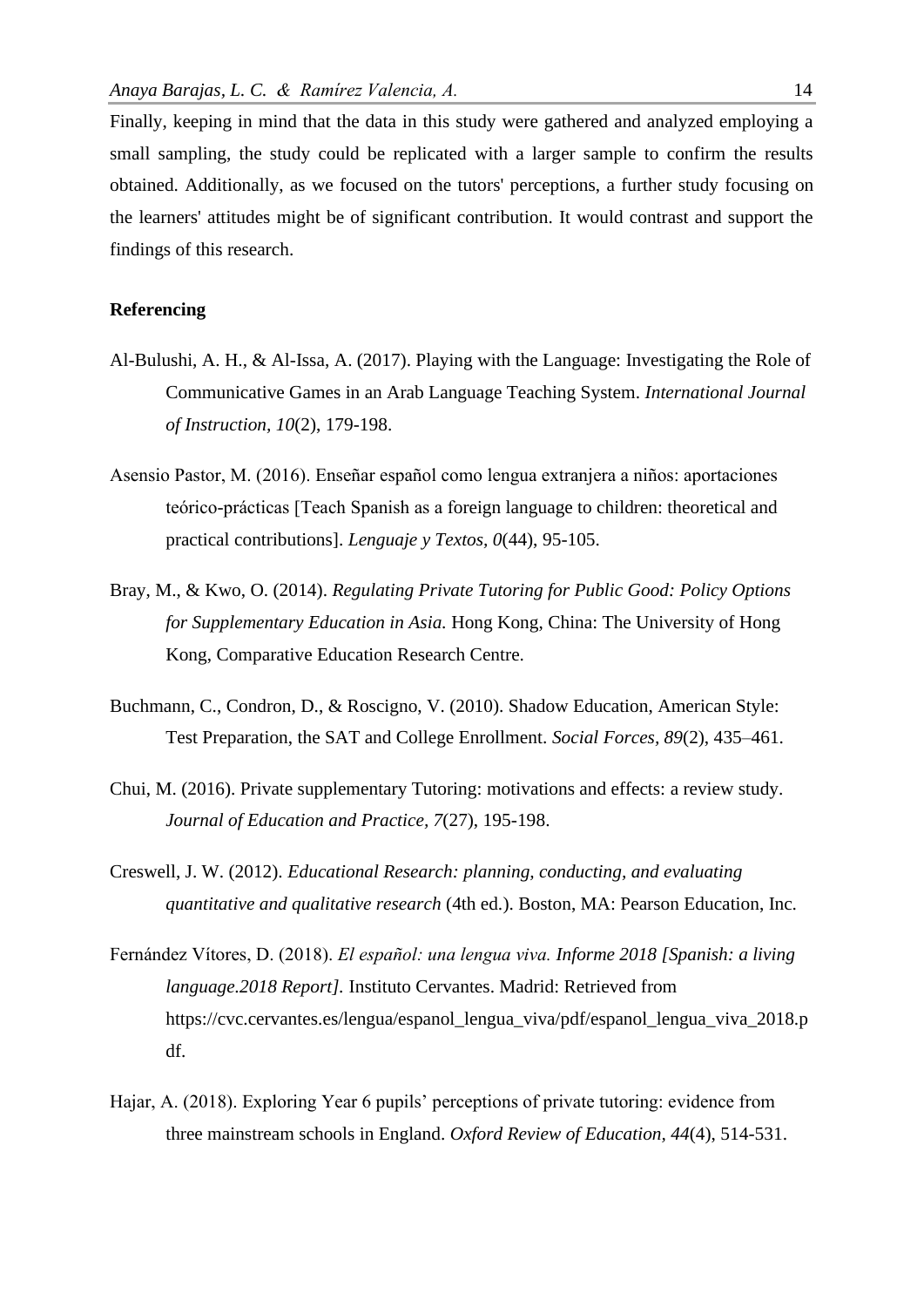- Hanghøj, T. (2013). Game-Based Teaching: Practices, Roles, and Pedagogies. En S. d. Freitas, M. Ott, M. Popescu, & I. Stanescu, *New Pedagogical Approaches in Game Enhanced Learning: Curriculum Integration* (págs. 81-101). Hershey, PA, United States of America: IGI Global.
- Harrison, H., Birks, M., Franklin, R., & Mills, J. (January de 2017). Case Study Research: Foundations and Methodological Orientations. *Forum Qualitative Sozialforschung / Forum: Qualitative Social Research, 18*(1).
- Kangas, M., Koskinen, A., & Krokfors, L. (2017). A qualitative literature review of educational games in the classroom: the teacher's pedagogical activities. *Teachers and Teaching: Theory and Practice, 23*(4), 451-470.
- Kirriemuir, J., & Mcfarlane, A. (2004). *Literature Review in Games and Learning.* Bristol, UK: Nesta Futurelab.
- Lewis-Moreno, B. (2002). *Instructional Strategies for ESL Students Checklist.* Retrieved from http://saisd.net/admin/curric/bilingual/.
- Marklund, B. B., & Alklind Taylor, A.-S. (2016). Educational Games in Practice: The challenges involved in conducting a game-based curriculum. *The Electronic Journal of e-Learning, 14*(2), 122-135.
- Mayda, A. (2015). *Effective Instructional Strategies for English Language Learners .* Ontario Institute for Studies in Education of the University of Toronto. Toronto: Retrieved from https://tspace.library.utoronto.ca/bitstream/1807/68786/1/Mayda\_Asiye\_201506\_MT\_ MTRP.pdf.
- Navarro Carrascosa, C. (2017). Enseñar español en Turquía: La enseñanza de ELE entre Oriente y Occidente [Teaching Spanish in Turkey: Teaching Spanish as a Foreign Language between East and West]. En M. Méndez Santos, & M. Galindo Merino, *Atlas de ELE. Geolingüística del español en el mundo. Volumen I. Europa oriental* (págs. 411-426). Madrid: EnClaveELE.